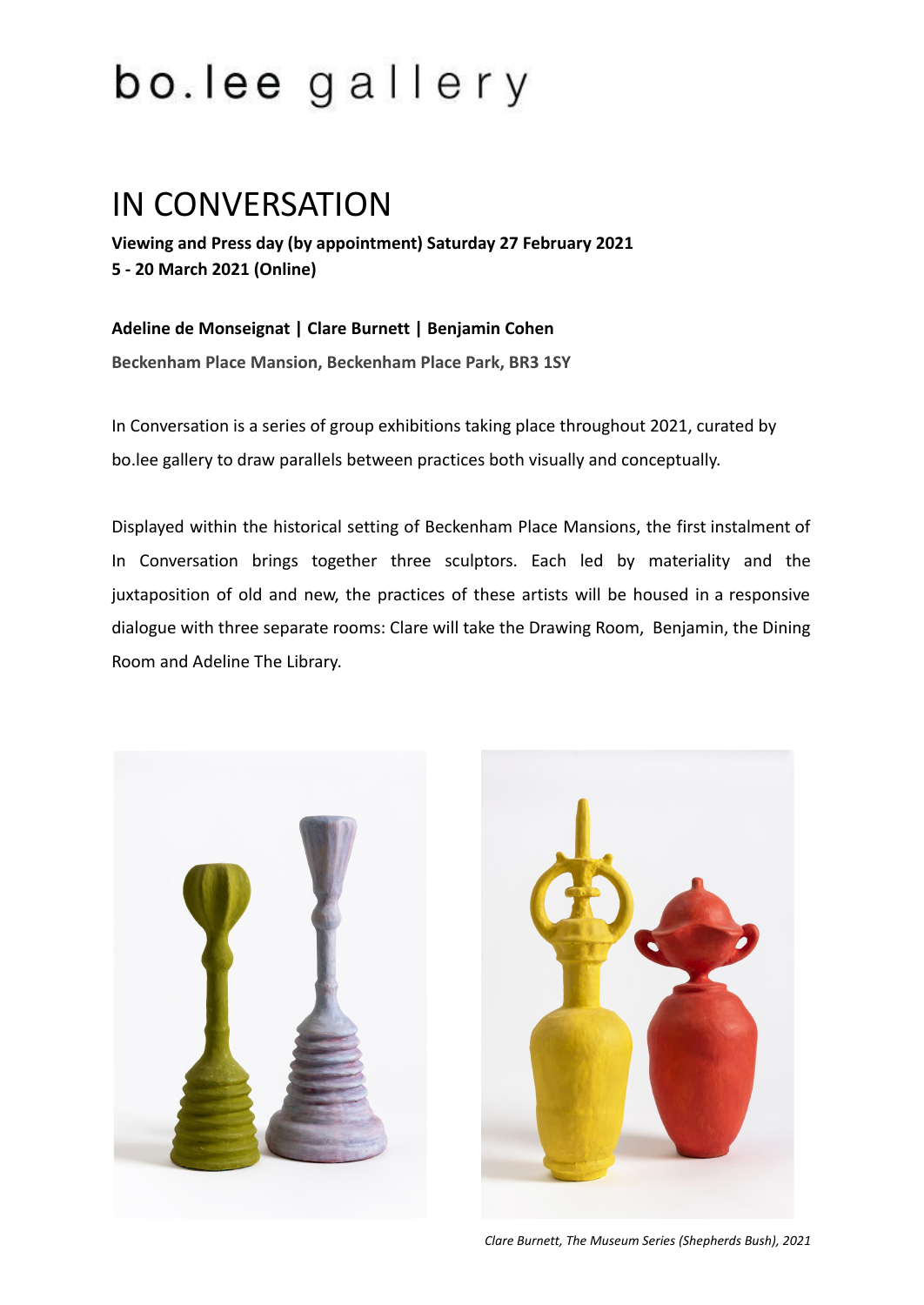**Clare Burnett** is a British artist, raised in France and Belgium and working in London. She is President of the Royal Society of Sculptors. Her work is a process-led response to the issues, objects and spaces around her. She scavenges from her surroundings; plays with, reconfigures and transforms her 'finds' in the studio; then arranges them to create interactions with each other and with the space beyond. Clare studied Architecture and Social and Political Studies at Cambridge University and Fine Art at the Byam Shaw School of Art. Clare's studio is in North Kensington, London.



*Benjamin Cohen, Through Lengths and Breadths, 2019*

Through experimentation with expanded notions of sculpture, painting, film and time- based media, as well as a continuous engagement in collaborative practices; **Benjamin Cohen's** work consists of objects, films, photographs, sound and 'structures' which explore notions of architecture, topography, memory and 'display'. He was born 1986, UK and lives and works in London. He completed an MA in Fine Art at Central Saint Martins in 2014, and now lectures in Fine Art at University of the Arts London. He is Co-founder of 40 Years - a series of collaborative projects with Majella Dowdican.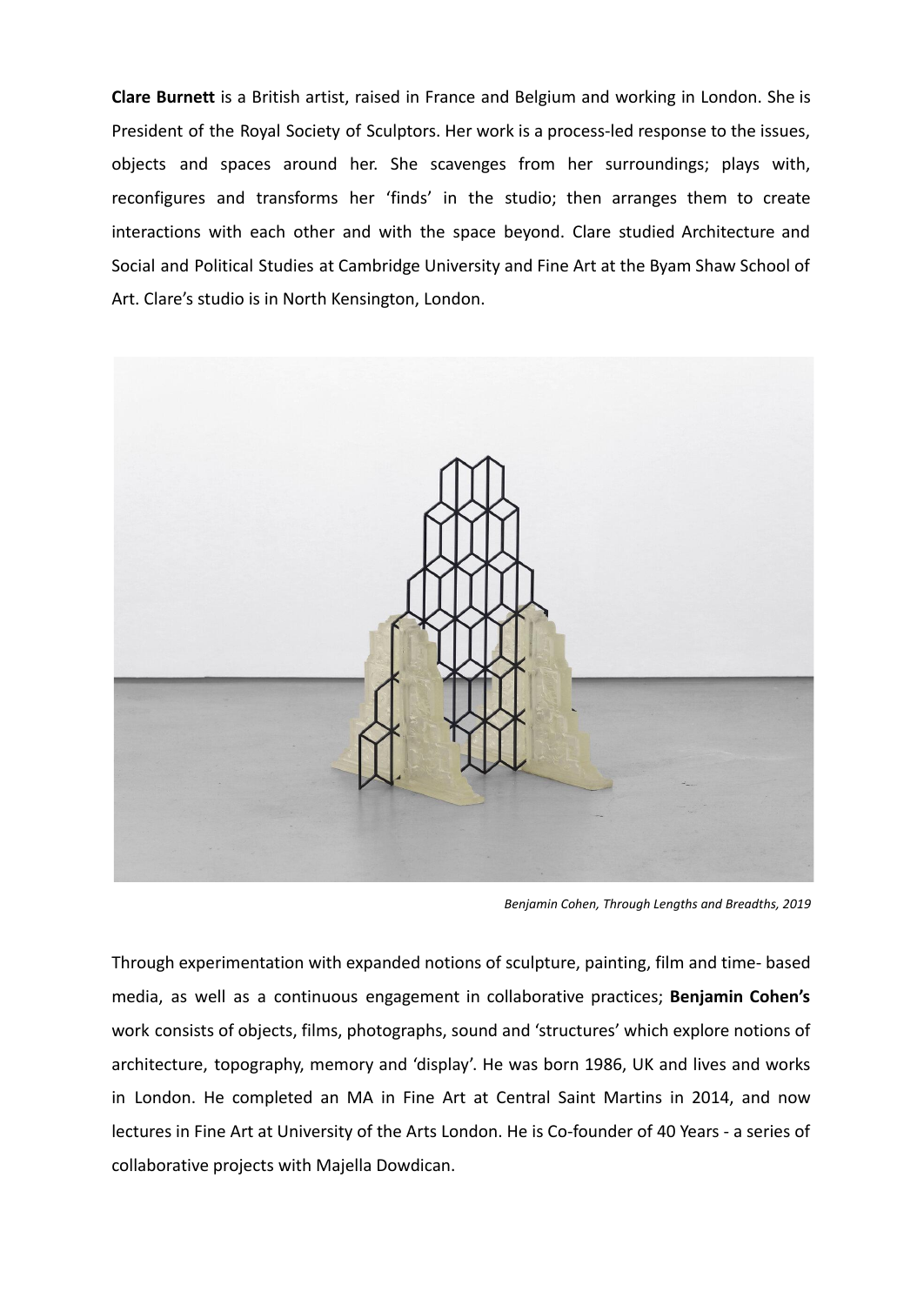

*Adeline de Monseignat, Echelle Charnelle, 2018*

**Adeline de Monseignat** (b.1987) is a sculptor who lives and works between London and Mexico City. Her work translates an interest in psychology, mythology, urban legends, anthropology and other literary sources which refer to birth, fertility, anthropomorphism and the uncanny. Through the process of sculpting, the artist aims to provide physicality and functionality to such intangible concepts. Adeline works primarily with organic, mineral, sensual, strong yet vulnerable materials such as fur, glass, textiles, steel and marble that aim to echo the human body's qualities, vulnerabilities and potentialities. She completed a BA in Language and Culture at UCL in 2009, and went on to complete an Art Foundation at the Slade School of Fine Art in 2010, and an MA in Fine Art at City & Guilds of London Art School in 2011.

## **Beckenham Place Mansion**

The Mansion is a Grade II\* Georgian building, meaning it is of architectural and historical significance.

The Mansion was built for John Cator, circa 1760 – 1762, an English timber merchant, landowner and politician. The Mansion is believed to have been known as 'Stumps Hill' at first, and was built as a gentleman's seat in Beckenham, Kent. It was a grand family sized house intended as a pleasant retreat from the hubbub of London.